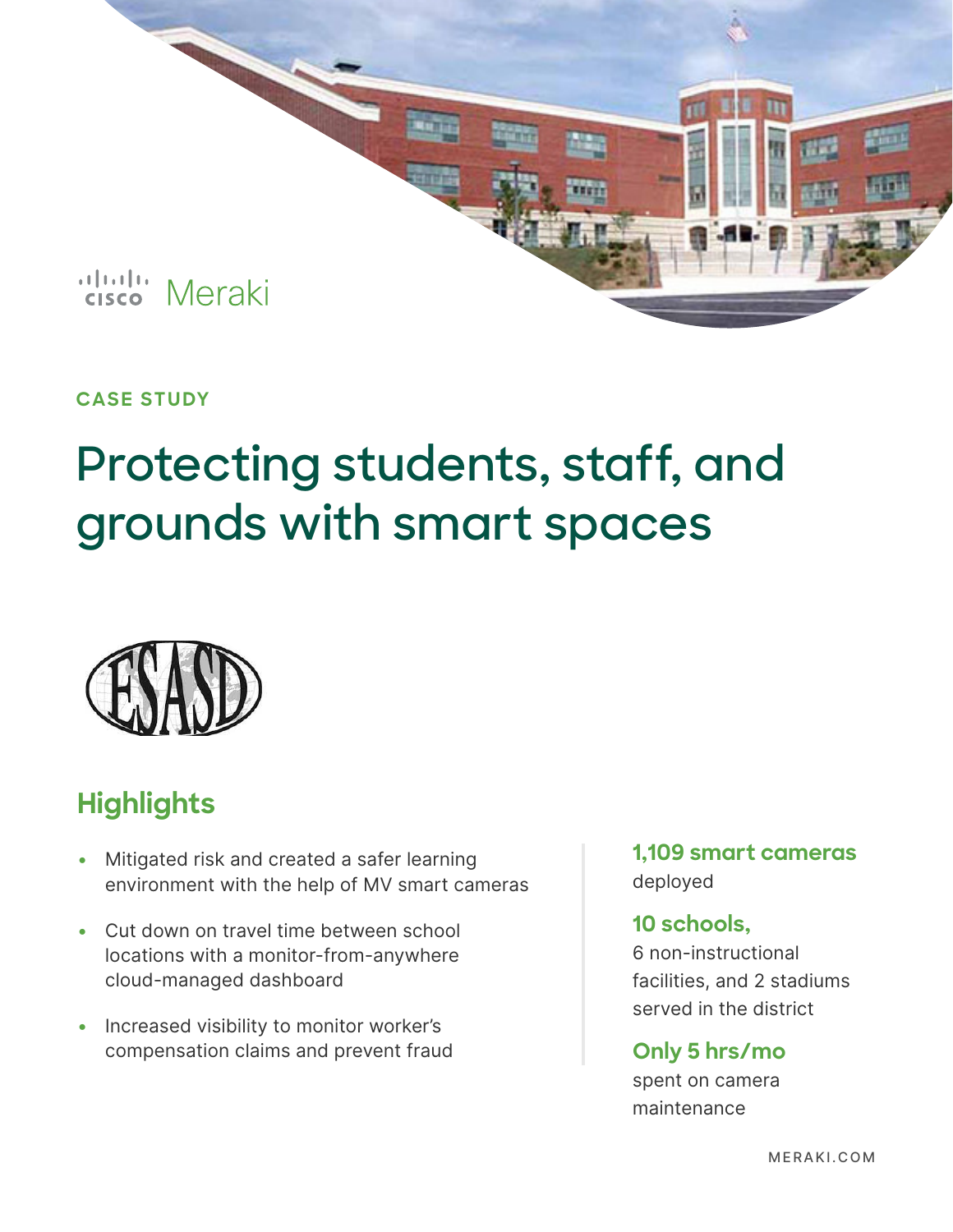

**Meraki has been a great partner. The team has been attentive to our needs and willing to listen, which is evident by a few feature requests we placed coming to fruition."**

#### **BRIAN BOROSH**

Director of Technology, East Stroudsburg Area School District

#### **LOCATION**

East Stroudsburg, Pennsylvania

#### **INDUSTRY**

K-12 education

#### **PRODUCTS**

Smart cameras

## **Overview**

Founded in 1891, the East Stroudsburg Area School District (ESASD) serves a large geographic area encompassing 217 square miles in parts of Monroe and Pike Counties of the Poconos in northeast Pennsylvania. The district has experienced immense and rapid growth during its more than 100 years in operation, and now facilitates nearly 7,000 students through their K-12 journey, both in-person and virtually.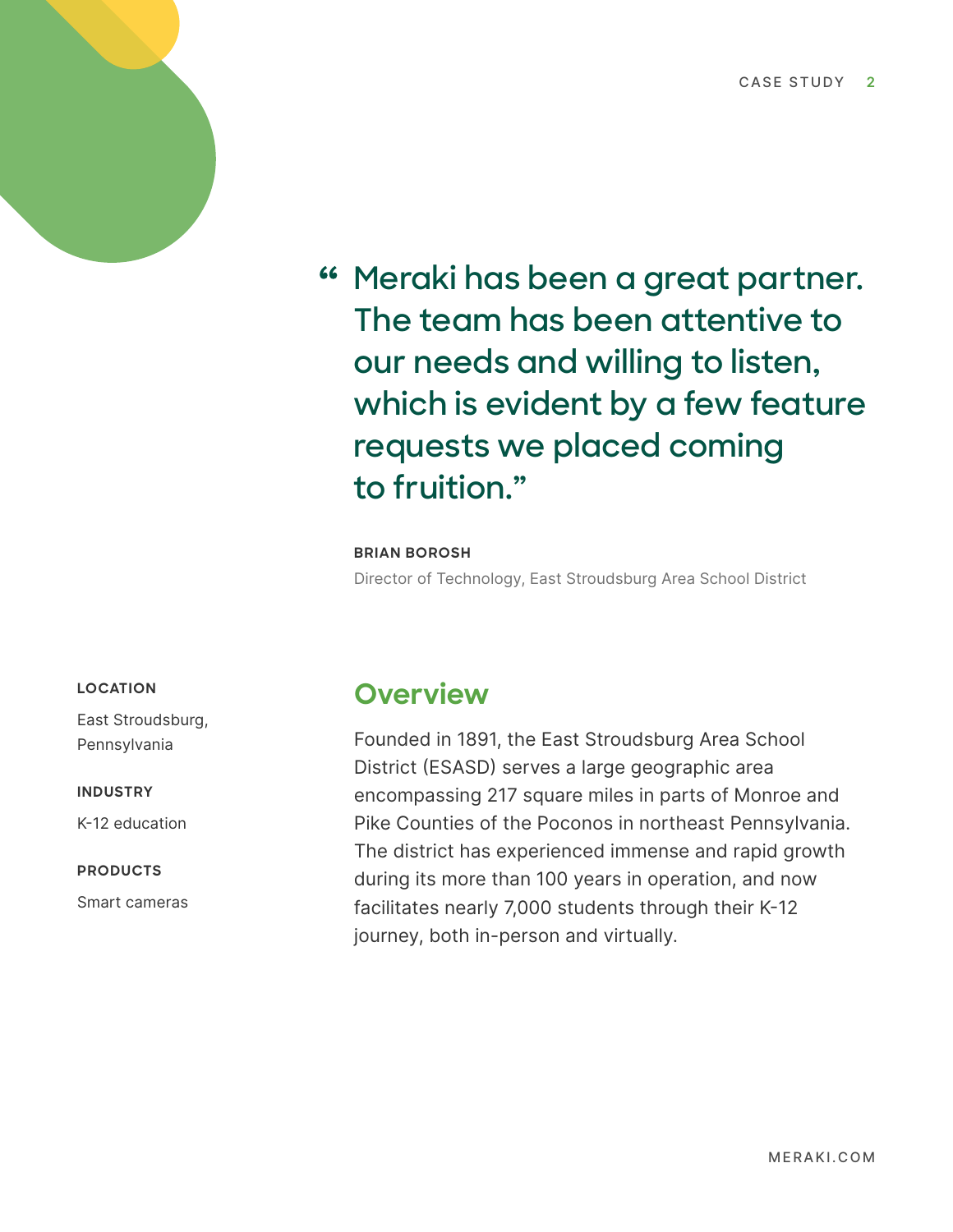## **Challenge**

What does it take to cultivate a safe learning environment? This is a prevalent question now more than ever. Answers may vary, but a great first step starts with agile planning and tactical surveillance. Students and faculty should feel comfortable going to school knowing they have security teams looking out for them. Conversely, security staff should feel confident knowing they have accessible visibility into the environments they are serving.

The ESASD technology team, led by Director of Technology Brian Borosh, has worked hard to become more efficient and proactive in their security approach by effectively utilizing their resources to create the safest learning environment for each of their ten schools. However, due to their rural, dispersed school campuses, monitoring the safety of each was difficult and cumbersome for their school police force and administrators. They were dealing with cameras that would often break and shut down, requiring days of maintenance, not to mention travel time between school locations to manually upload footage and access faulty cameras.

This lack of visibility was taking a toll on school safety with a risk of inconsistent or nonexistent camera footage from cases of vandalism, physical altercations, and other general threats. The district also had concerns with worker's compensation claims that could not be confirmed or verified with security footage. It was clear that the time had come to update the physical security system with modernization in mind.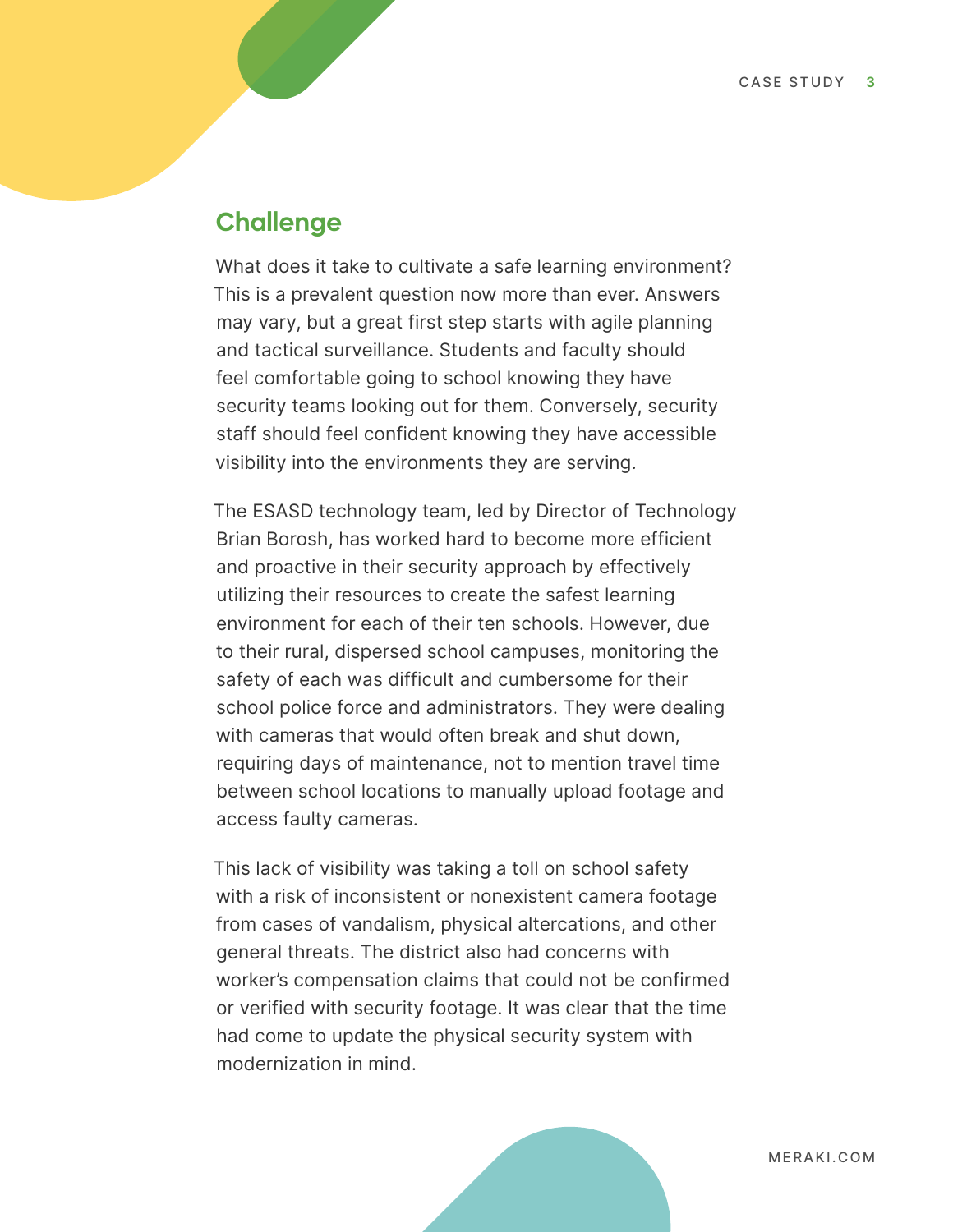**The MV smart cameras have helped tremendously by cutting down on time spent doing maintenance and increasing overall visibility into school environments."**

#### **BRIAN BOROSH**

Director of Technology, East Stroudsburg Area School District

## **Solution**

For Brian and his team, a safer learning environment also meant creating a smarter one. It was clear these outdated cameras were not working correctly and costing the team money, hours, and peace of mind. They decided to partner with Meraki and take a step toward modernizing their physical security by moving into the cloud, a step that would transition each school within the district into a smarter, safer place for students and faculty alike.

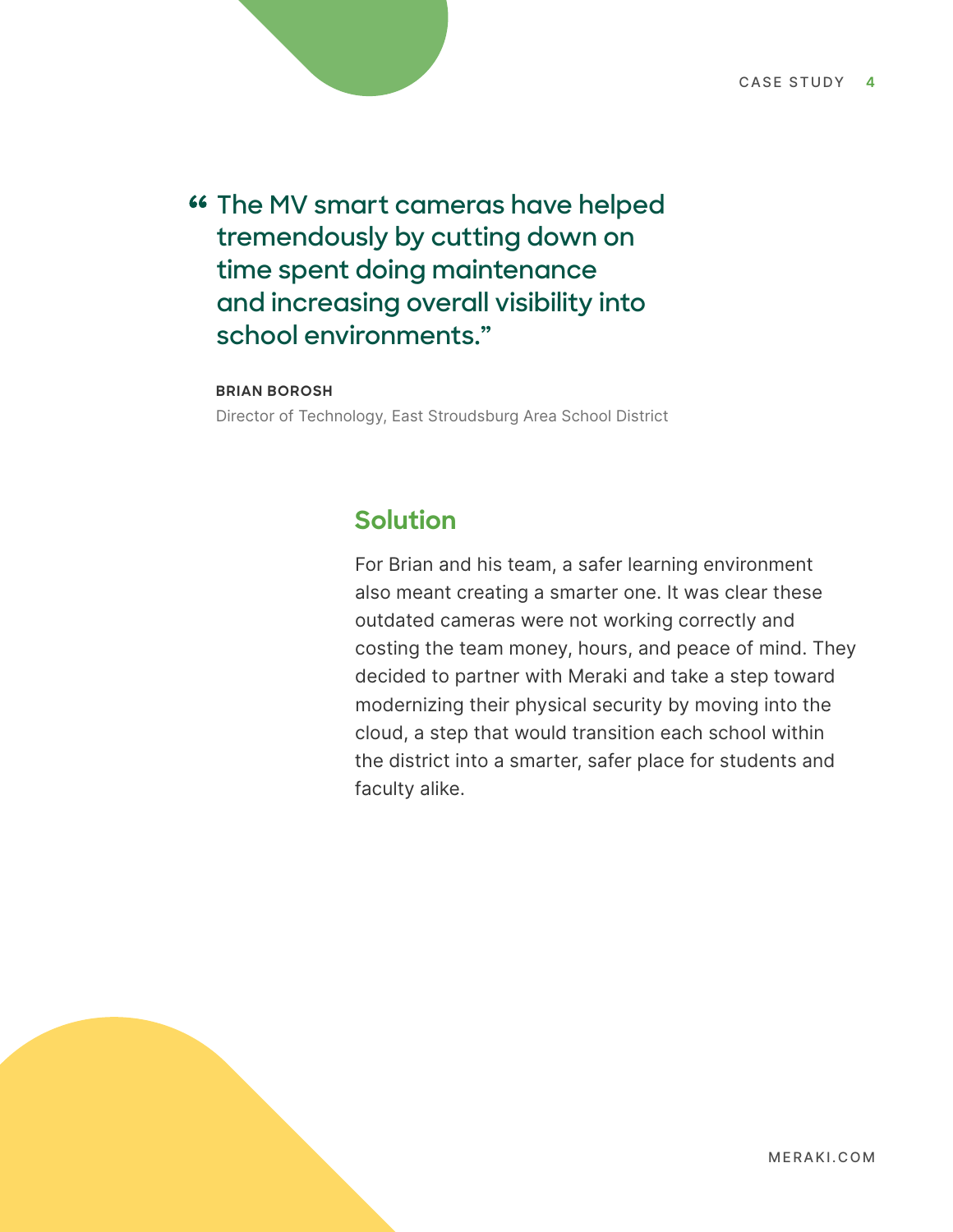ESASD began by deploying 40 Meraki MV cloudmanaged smart cameras to one of their smaller elementary schools. The cameras were placed in hallways, stairwells, and cafeterias to monitor school activity and prevent and respond to any security issues. The team was excited to learn that the installation process of each camera was incredibly simple, involving just a single Cat 6 run that could go anywhere the school had a network switch in range (100 m). This was in contrast to the cumbersome installation of the dated cameras, which required installing separate power supplies and running a coax cable to one of a few DVRs in each building.

Because of the cloud-managed nature of Meraki smart cameras, ESASD could now access footage remotely through one dashboard. This allowed the team to monitor and send footage on the fly from all 40 cameras.

> **The easy-to-use dashboard also made training for school police, central office administrators, HR, and principals incredibly intuitive."**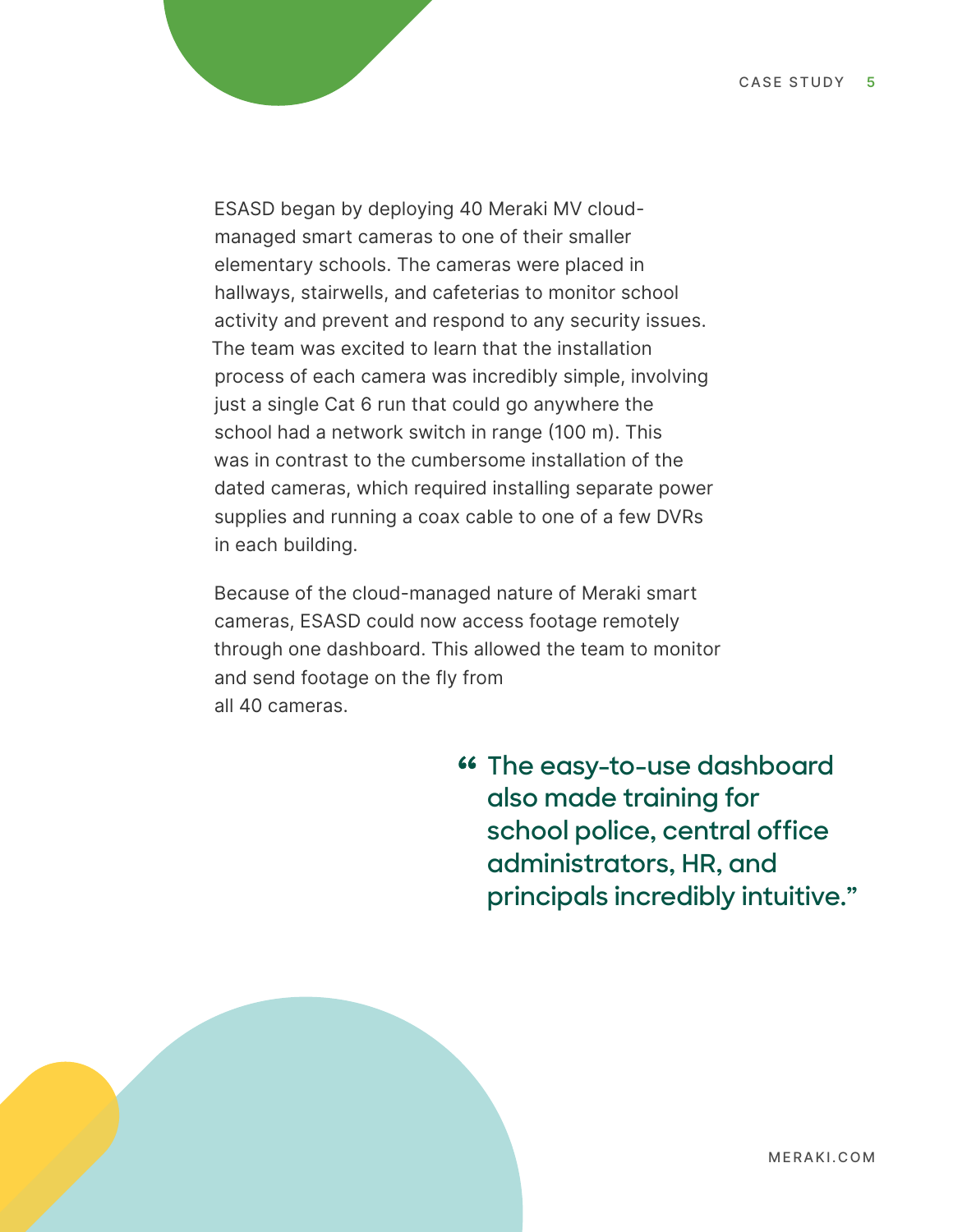

**MV SMART CAMERAS**

## **Results**

Happy with the initial results of the new MV smart cameras and the ease of installation and training, ESASD went school by school to remove legacy cameras and upgrade all locations. They are now using over 1,000 MV cameras across all ten schools, six non-instructional facilities, and two stadiums. This would not have been possible without the support and financial commitment from the ESASD School Board.

Since using the new cameras, ESASD has been able to better capture relevant footage in worker's compensation claims, which has saved the district tens of thousands of dollars by proving almost half the submitted claims were inaccurate. Beyond saving the district from fraudulent case costs, the cameras have also given confidence back to students and faculty, knowing their environment is being monitored accurately, consistently, and intelligently: a confidence that is priceless.